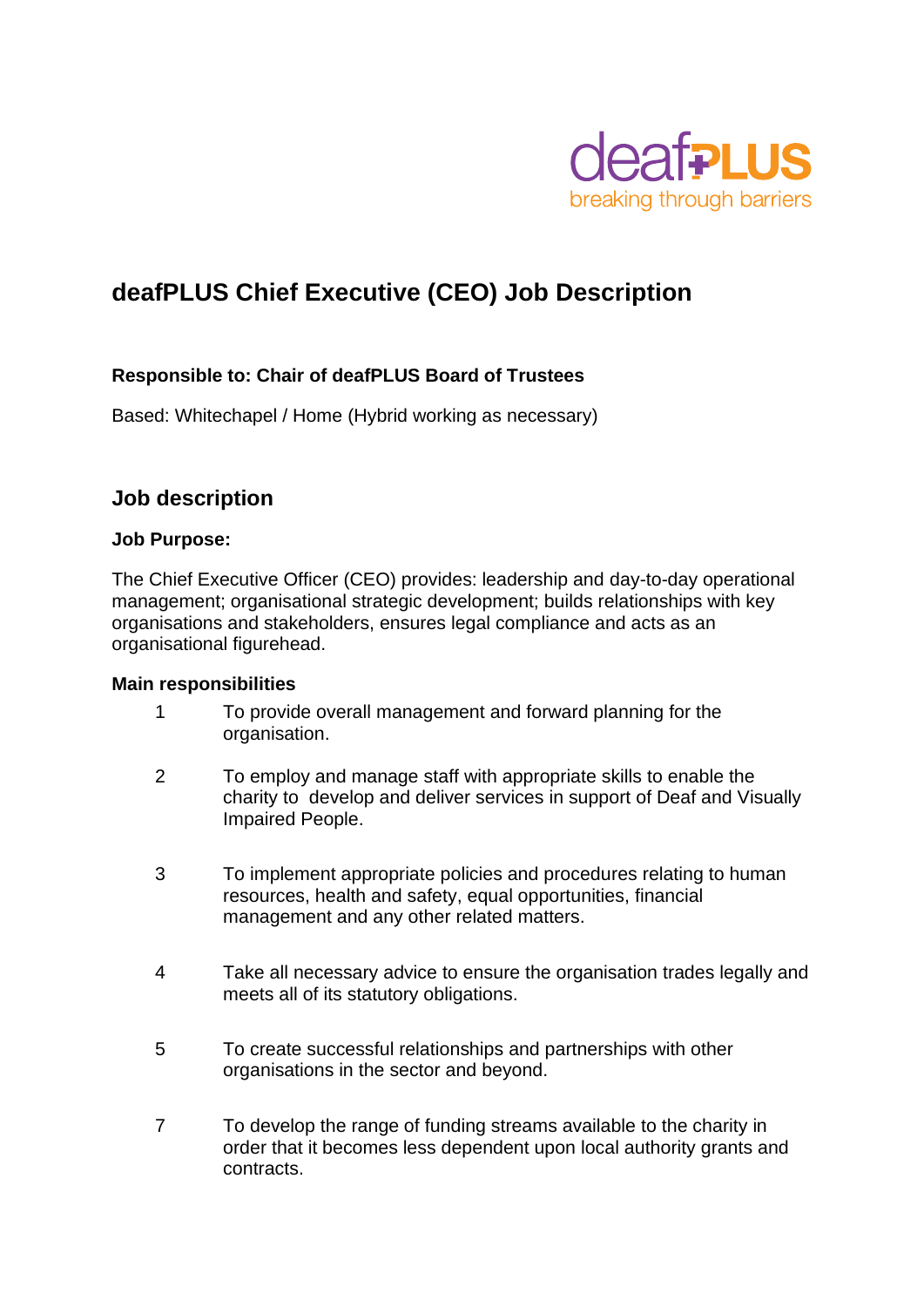- 8 To develop and be responsible for the delivery of a business plan and financial strategy for the charity which ensures its ongoing sustainability.
- 9 With the Chair, work to ensure that the Board of Trustees have between them the necessary skills, knowledge and experience to ensure effective governance of the Charity.
- 10 To monitor the organisation's performance and provide the Board and funders with regular reports and information to enable effective decision making and planning.
- 11 To ensure, where appropriate, the organisation is represented at external events such as conferences, with political and other influential people and maintain positive relationships with the media to ensure that the organisation's profile is maximised and used to leverage funds and influence.

## **Main duties of post**

## **1. THE FIRST SIX MONTHS:**

The deafPLUS Board have agreed that the appointment of a new CEO is an opportunity for change. It has therefore been determined that the new CEO's probation period should be focussed, beyond initial orientation, upon the delivery of the following with significant progress being made towards each of these objectives:

- Carry out a comprehensive review of the deafPLUS organisational structure to determine potential changes to overall management and make recommendations to the Board.
- Recommend cost savings wherever appropriate
- Identify new business opportunities in keeping with our charitable objectives that could strengthen our financial position
- Continue the transition towards digital delivery of services
- Review and make recommendations that will strengthen deafPLUS's fundraising and business development operation, including the identification of potential new new income streams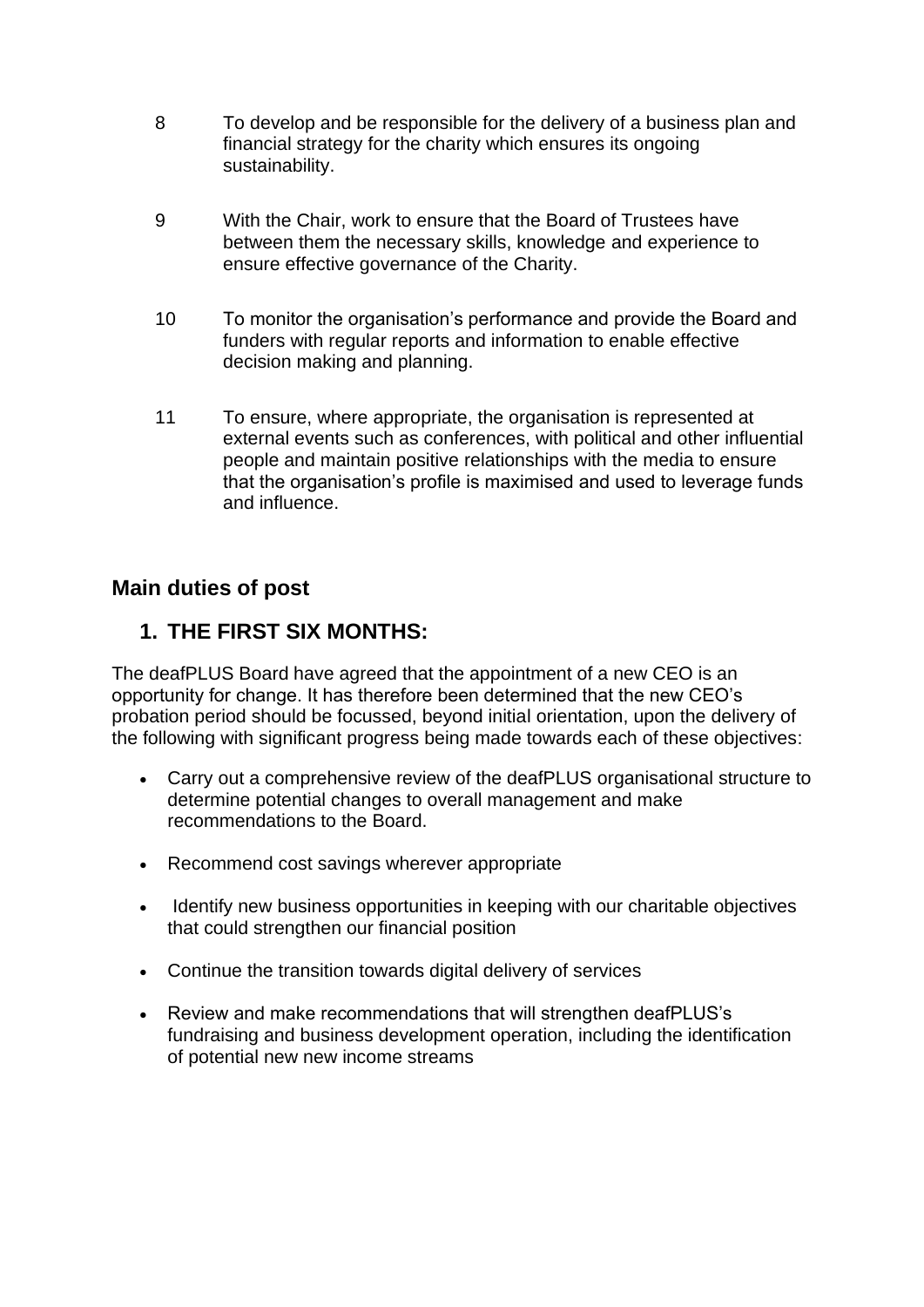#### **2. Strategic Development & Management**

2.1 To work with the Board, and consult with staff, clients and the wider Deaf and VI communities as appropriate, in the formulation, implementation and review of long term strategies for the development of deafPLUS.

2.2 To support the role of the Board as the governing body of deafPLUS, by ensuring that Board meetings have access to appropriate and accurate information, and that business is conducted in accordance with the Memorandum and Articles of Association, and any other legal or regulatory requirements.

2.3 To work with the Board to identify and develop appropriate internal policies, procedures and strategies.

2.4 To keep abreast of developments in the voluntary /community /not-forprofit/ social enterprise sectors, Deaf community and other areas, bringing analysis of implications for deafPLUS.

2.5 To take appropriate decisions in the day-to-day running of deafPLUS as delegated by the Board.

#### **3. Staff management and Personnel**

3.1 To ensure staff receive appropriate induction, supervision, appraisal, training and support in carrying out the duties of their posts.

3.2 To ensure that deafPLUS complies with all relevant employment legislation; that the personnel records (including staff contracts, PAYE and pension details, and sickness monitoring) are adequately and securely maintained; and that deafPLUS is supported by appropriate personnel policies and procedures

3.3 To ensure all staff comply with deafPLUS policies and procedures.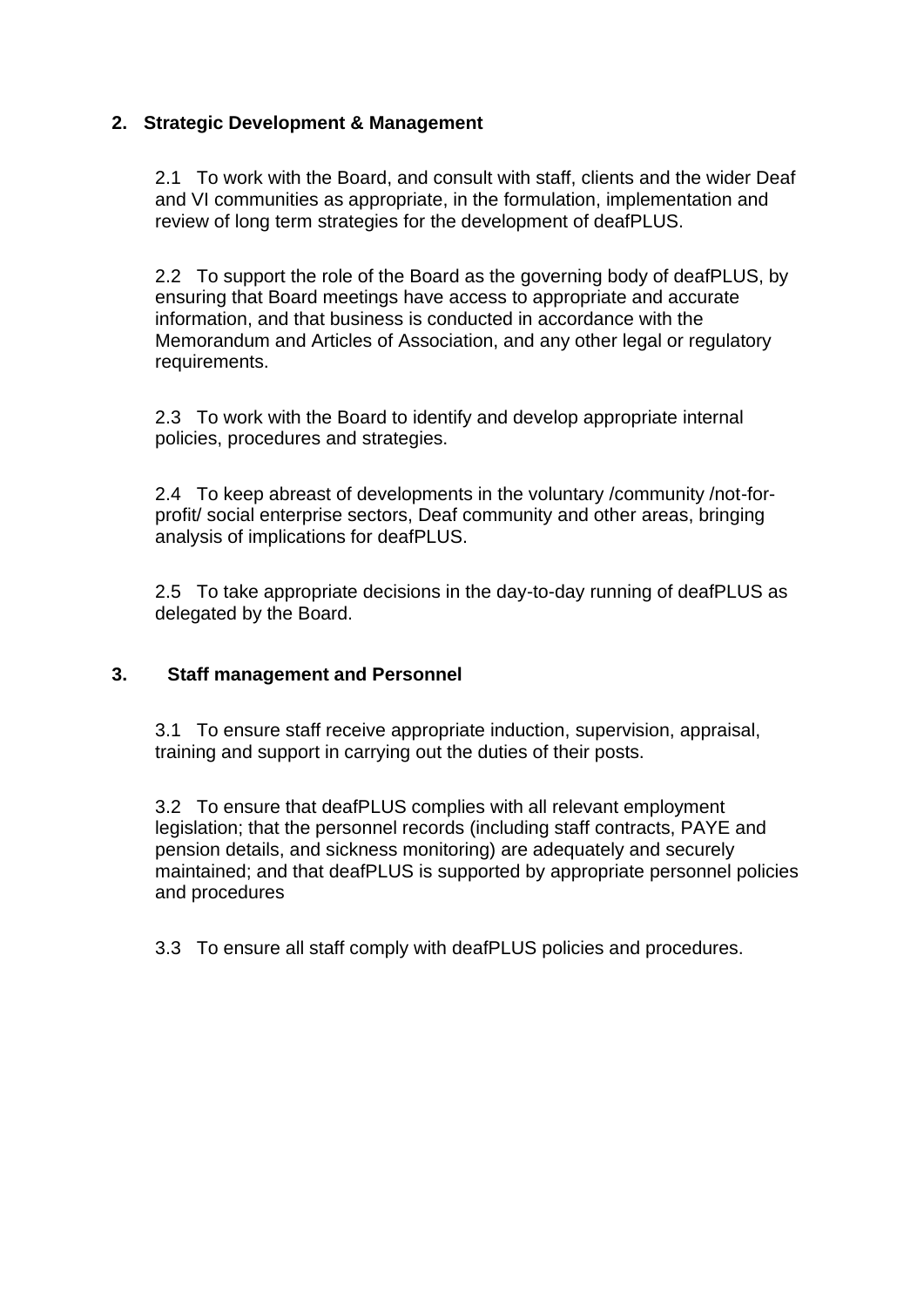#### **3 External Relations**

3.1 To promote and publicise the work aims and purpose of deafPLUS

3.2 To identify and engage with key allies and potential partnership agencies for deafPLUS's work.

3.3 To bring oversight to the production of publicity materials, information and resources and the web sites produced by deafPLUS, including the Annual Report.

### **4. Work plans, Monitoring and Evaluation**

4.1 To co-ordinate and monitor progress towards deafPLUS's work plans and business plan targets

4.2 To ensure evaluation and monitoring procedures, including the collation of reports for funders and the Board.

### **5. Financial, Funding and Fundraising Responsibilities**

5.1 To ensure effective financial management of deaPLUS working in conjunction with the Head of Finance to produce the annual budget, quarterly management accounts, cash flow statements and forecasts for the Board.

5.2 To monitor deafPLUS income and expenditure to ensure that the organisation stays within the budget set and remains financially viable.

5.3 To develop a fundraising / income generation / business development strategy in line with deafPLUS strategic plan

5.4 To apply for funding in line with current strategic objectives and to develop new sources of income.

5.5 To work with auditors and the Head of Finance to produce the annual accounts.

#### **6 General duties and tasks:**

6.1 To ensure National Centre is adequately covered and staff carries out office duties as required.

6.2 To work within policies, procedures and budgets set by deafPLUS Board, including the equal opportunities policy.

6.3 To be aware of, and ensure deafPLUS works within Health and Safety legislation.

6.4 To prepare for, and attend, regular supervision, and annual appraisal.

6.5 To work with the Chair to identify own training needs, and undertake such training.